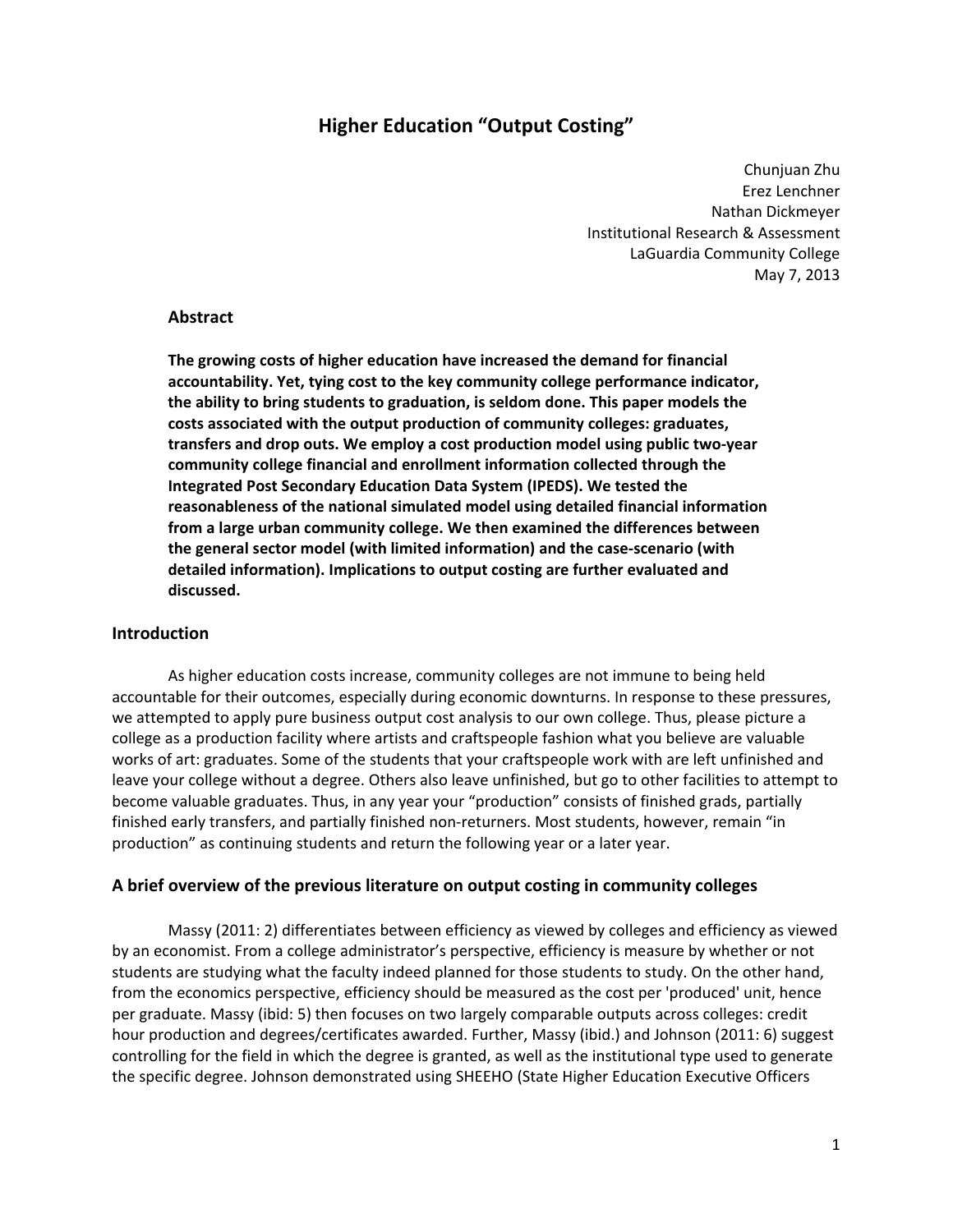Association) data that a limited number of high cost majors has a very large effect on the total cost of production (e.g., engineering, biology, computer science, ibid:4‐5).

 The unit cost for higher education production has been explored in several studies. Most recently, Hurlburt and Kirshstein (2010: 4) evaluated expenditures per student in higher education institutions, adjusting for inflation. They asserted that spending per FTE (full‐time equivalent) in two‐ year public community colleges remained consistent (between 10 and 15 thousand dollars—in constant 2010 dollars—per FTE) over a period of ten years. Desrochers and Kirshstein (2010: 1) also report that community colleges suffered the greatest financial cut per FTE from all post secondary institutions following the 2008 downturn. In addition, diligent economists note three components of unit costs that are usually underestimated, or not estimated at all (Johnson, 2011: 14): Capital and infrastructure, student lost wages and added expense burdens above tuition and fees, and tax‐exemption benefits as indirect costs to supporting tax jurisdictions.

 In terms of output costing, a handful of recent studies have evaluated the cost of producing a degree. Johnson (ibid.) produced an estimate of between \$26,000 and \$40,645 (catalog cost and actual cost, respectively) for a baccalaureate degree. His calculations did not control for degree category, although he did estimate potential variation. More recently, Belfield (2012: 39) analyzed information from a 20‐year Delta Project dataset. The Delta cost project uses IPEDS datasets and adjusts for changes in financial reporting rules over time (but not necessary over sectors). He estimated the median average cost per associate degree to be \$45,900, if granted through four‐year schools and \$36,950 at vocational, two‐year community colleges (ibid.). These estimates will also vary by major and region.

# **Research Questions**

This paper addresses the following questions:

- (a) What is the total cost on average of producing each of these three outputs: graduates, drop outs, and continuing students?
- (b) What is the resource/effort allocation for each type of output? How many students fall into each output category in a year? What is the total value of the production function? What is the value of the "inventory" of students who will return to the college?

 Previously, many college cost analyses focused on cost per credit generated, assuming that credits generated was a unit of output. Nevertheless, a more disaggregated and outcome‐oriented set of annual outputs for higher education would be (1) graduates, (2) students who transfer to other institutions and (3) students who fail to return to higher education. Since each of these types of leavers accumulates, on average, very different numbers of credits over a number of years, the true cost to the institution of producing each of these "products" is also very different.

 The rest of the paper is built as follows: We begin by presenting the output costing methodology and applying it to the case of a large, urban, two year community college. After calculating output costs for the private case, we compare the results with national data. This proved challenging because counts of the numbers of students not returning to college are not maintained in national data. In the end, we built a rough flow model of national two‐year public college enrollment and used what variables we found from BPS and IPEDS sources to calibrate it.

## **Sampling and Methodology**

### **Sampling**

 Following Massy's (2011) recommendations, we limited our analysis to two‐year public colleges, hence controlling for the type of institution used to generate the outputs. In addition, limiting the study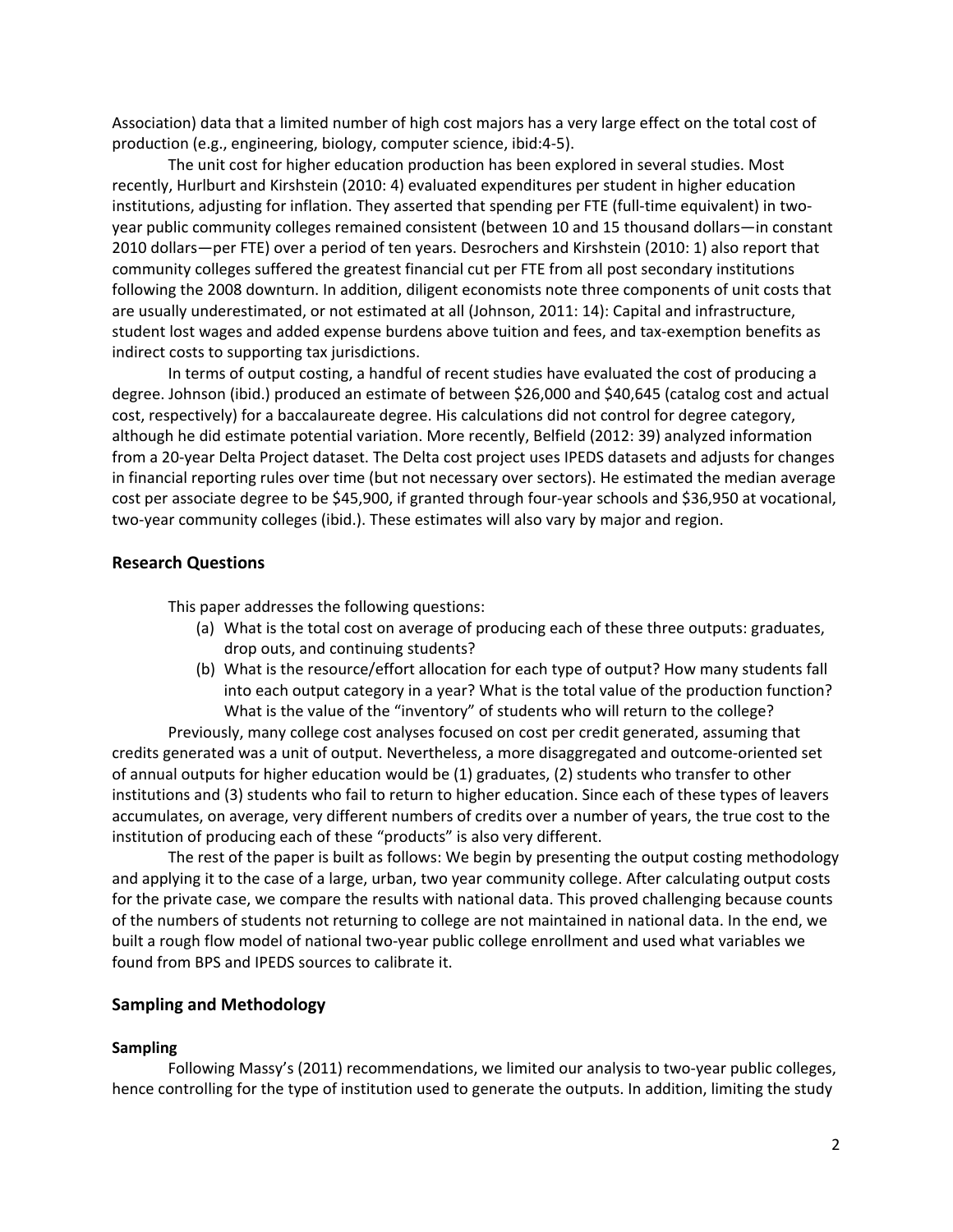to two‐year public community colleges allowed us largely to deal with expenses reported by different colleges within a comparable framework of similar accounting rules.

### **Institutional Level (the college‐level study)**

 We derived performance data for all students enrolled during the fiscal year 2010‐11 (four sessions). For this period, there were nearly 24,000 different individuals enrolled in for‐credit courses at the College, including non‐degree students. Of these, 20,374 began degree enrollment after spring 2000. We eliminated 371 students from the calculations who began earlier than fall 2000 because we do not have course enrollment data for those students' entire careers.

 To find cost per credit, we used the total educational and general expenses of the College less expenses for research, public service, scholarships, and mandatory transfers for each of the fiscal years beginning in 2000‐01. We used the CPI to change all historical dollars to current dollars to allow summing of costs. We then summed all equated credits taken in all courses during the fiscal year, including developmental courses. The fiscal year at the College begins with spring session II and ends with spring session I. The cost per credit was then found by dividing total expenses in the fiscal year by the total number of credits attempted during the four sessions of that fiscal year.

Inflation‐adjusted costs per credit ranged from \$340 in 2000‐01 to \$461 in 2009‐10.

 The cost of each student was then found by multiplying the number of credits the student took in each fiscal year by the cost per credit for that year and summing over all years in his or her career. We then averaged these costs over all students in each output or continuing category.

#### **National Level**

 Replicating this methodology at the national level does not appear to be possible because we cannot directly determine the years when credits are earned. Also, while we know the enrollment each year and the number of graduates, we do not know the number of students who leave college without returning each year. Fortunately, a third challenge at the national level, making annual costs per credit comparable, does not appear significant. Although inflation may have had a small effect, calculated cost per credit does not appear to vary much from year to year.

 To find indirectly the number of students who return to each institution, we constructed a flow model of enrollments, using the Beginning Postsecondary Studies (BPS) data. This study, conducted by the National Center for Education Statistics (NCES) followed student higher education enrollment patterns for nearly six years, beginning in Fall 2003. BPS was also the first data collection in which students reported patterns were verified using both administrative/transcript and national records (e.g. national student clearinghouse), thus increasing data reliability. BPS data guided the setting of model parameters so that the model predicted known national data from IPEDS for the academic year 2010‐ 2011.

 The flow model was constructed using a full year as the basic time unit and attempted to simulate enrollment into and out of all public two‐year colleges in the U.S during each year. All inputs, enrollments, and outputs therefore had to be for a full academic year (and not fall semester snapshot data). The simulation was constructed as an input‐output flow model using a rolling six‐year horizon to conform to the BPS horizon. Inputs included the number of new first‐time students and the number of students transferring into community colleges. The outputs were students with certificates, students with associate's degrees, students transferring to another college, and students leaving college and not returning. We used IPEDS data to determine the unduplicated number of new, first‐time students annually and to determine target numbers for annual unduplicated headcount and numbers of certificate and associate's degree recipients.

 The model assumed that the "destiny" of each entering student was known at the time of entry. Thus, entering students were put into pools that would eventually receive a certificate, associate's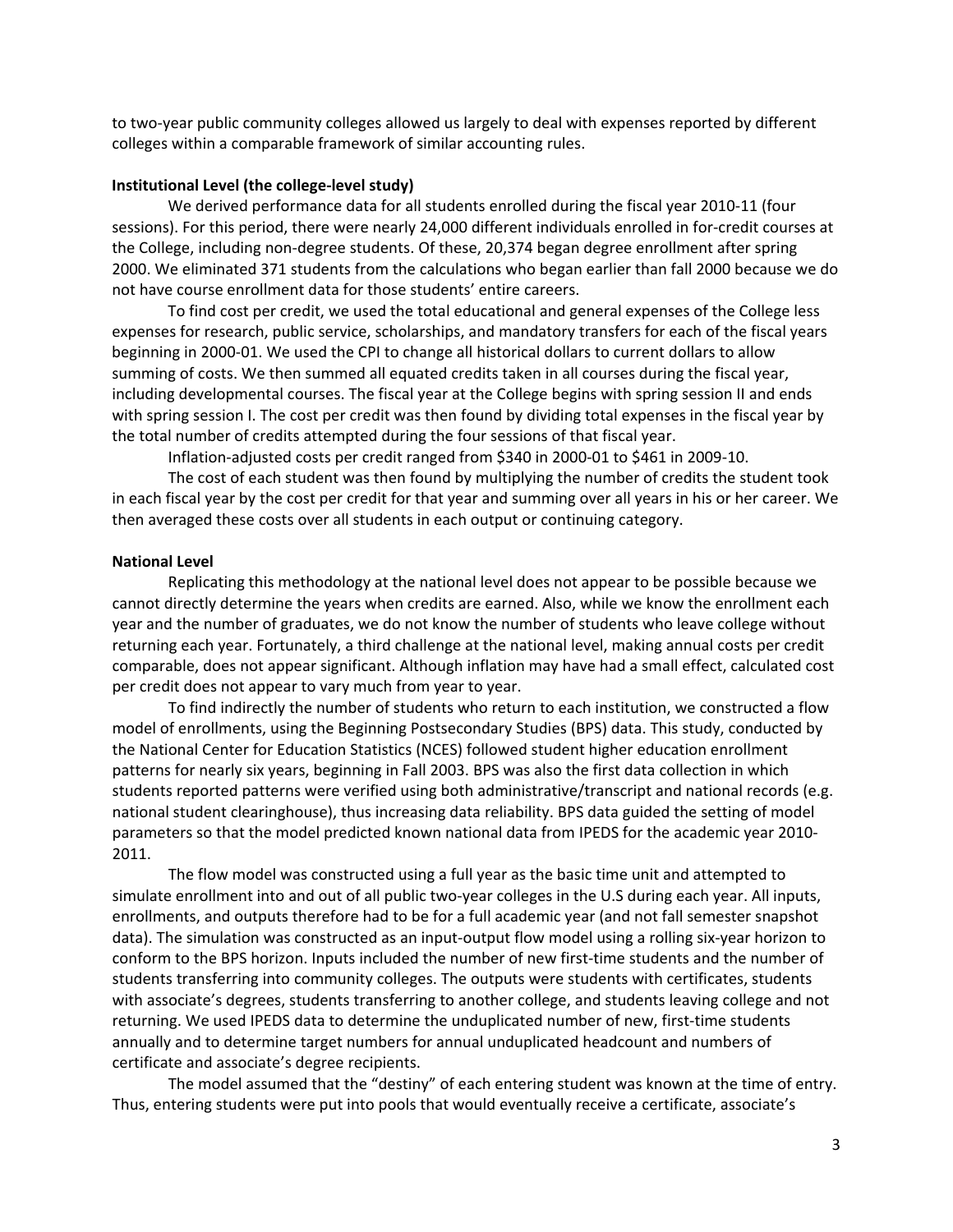degree, transfer out, drop out, or continue past the six‐year rolling horizon. We used BPS data to estimate the distribution of new students into these pools. The number of students withdrawn from the pools each year equaled the number in pools divided by the average academic life of the pools. We used BPS data once again to estimate average lives. That is, if, on average, students took six years to graduate with an associate's degree, one‐sixth of the "destined for an associate's degree" pool was removed as output each year.

 BPS data indicated that students spent an average of one year between colleges after leaving to transfer. We also noted from that data that only a fraction of those who transferred out each year returned to the community college sector, but that many of those lost were replaced by students from other sectors. Thus, we built the model such that some fixed fraction of the transfer out output became the transfer‐in input for the year after the next year.

 BPS data indicated that after six years, some students were still enrolled. The model put those students in a continuing pool and each year took one‐sixth of them and put them back into the transfer‐ in number to be redistributed to the destiny pools.

 The following two tables give the basic parameter data for the model from the BPS survey. Table 1 shows the disaggregated "destiny" of students entering two‐year public colleges. We used the probabilities given in the aggregate, "total" line. Table 2 gives the number of credits earned before the outcome was reached, once again from the BPS. This table allowed us to estimate the two‐year college "lives" for each outcome type of student, using NCES data indicating annual numbers of credits earned.

**Cumulative retention and attainment at first inst 6-yr total 2009 by Degree program during 2003-04 for First institution sector (level and control) 2003-04 (Public 2-year, Private not-for-profit 2-year, Private for-profit 2-year).** 

|                               |                                                   |                                                | No degree,                                                           |                                     | <b>Total</b>                                                                                      |  |  |
|-------------------------------|---------------------------------------------------|------------------------------------------------|----------------------------------------------------------------------|-------------------------------------|---------------------------------------------------------------------------------------------------|--|--|
|                               |                                                   |                                                |                                                                      |                                     |                                                                                                   |  |  |
|                               |                                                   |                                                |                                                                      |                                     |                                                                                                   |  |  |
|                               |                                                   |                                                |                                                                      |                                     |                                                                                                   |  |  |
|                               |                                                   |                                                |                                                                      |                                     |                                                                                                   |  |  |
|                               |                                                   |                                                | 32.3                                                                 |                                     | 100%                                                                                              |  |  |
| Degree program during 2003-04 |                                                   |                                                |                                                                      |                                     |                                                                                                   |  |  |
|                               |                                                   |                                                | 16 <sub>1</sub>                                                      |                                     | 100%                                                                                              |  |  |
| 17.7                          |                                                   | 9.1                                            | 32.4                                                                 |                                     | 100%                                                                                              |  |  |
|                               |                                                   | 9.1                                            | 36.5                                                                 |                                     | 100%                                                                                              |  |  |
|                               | Cumulative retention and attainment at first inst | Associate's<br>degree<br>$(\%)$<br>15.5<br>7.8 | <b>Certificate</b><br>(%)<br>5.9<br>8.9<br>47.6<br>4.8<br>3.5<br>6.2 | No degree,<br>still enrolled<br>(%) | No degree,<br>left without<br>transferred<br>return<br>(%)<br>(%)<br>37.4<br>27.7<br>37.3<br>40.5 |  |  |

Source: U.S. Department of Education, National Center for Education Statistics, BPS:2009 Beginning Postsecondary Students

#### **Table 1**

#### **First Institution Outcomes: Number of Credits Taken**

|                             |                  |                     |                    |              | No Degree-            |
|-----------------------------|------------------|---------------------|--------------------|--------------|-----------------------|
|                             | Earned           |                     |                    | No Degree-   | <b>Still Enrolled</b> |
|                             | <b>Associate</b> | Earned              | No Degree-         | Left without | at the                |
|                             | <b>Degree</b>    | <b>Certificated</b> | <b>Transferred</b> | Return       | <b>Institution</b>    |
| <b>First Degree Program</b> |                  |                     |                    |              |                       |
| <b>Total</b>                | 80.7             | 50.7                | 53.8               | 36.1         | 59.2                  |
| <b>Certificate</b>          | ŧ                | 54                  | 34                 | 23.2         |                       |
| Associate                   | 79.4             | 55.4                | 54.3               | 37.6         | 59.4                  |
| Non-Degree                  | 94.3             | 31.6                | 54                 | 32.1         | 62.9                  |

*Source: BPS*

 **‡ Too Small for Valid EsƟmates**

 **Table 2**

 Based on the data from the BPS, we set up the "destiny" enrollment flow model using these parameters in Table 3.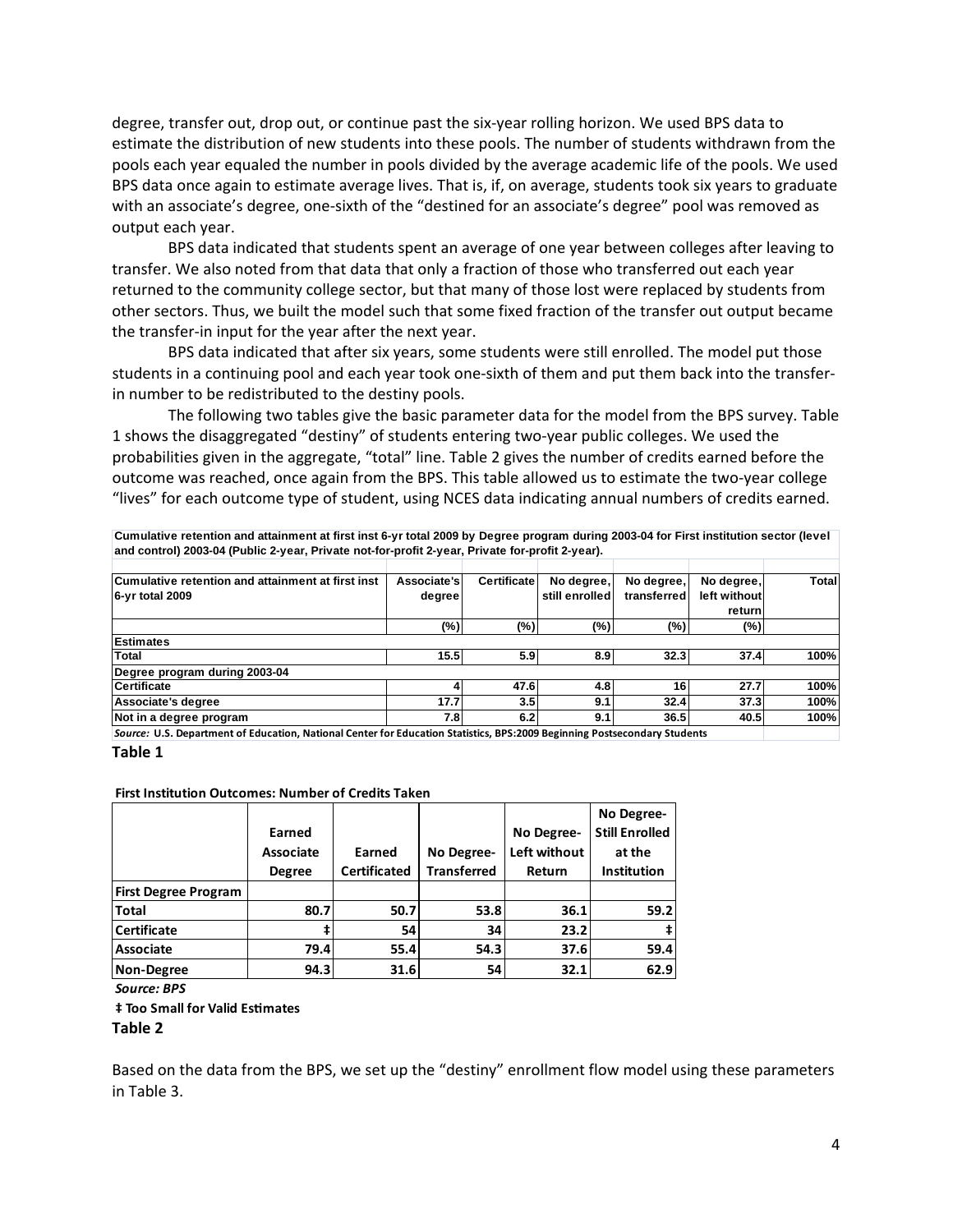|                  | <b>Freshmen</b> |                   | <b>New Transfers-In</b> |      |                                   |
|------------------|-----------------|-------------------|-------------------------|------|-----------------------------------|
|                  | Destiny %       | Ave. Life in Yrs. | Destiny %               |      | Ave. Life in Yrs. Transfer Factor |
| Graduate--cert.  | 6%              | 3.00              | 12%                     | 2.50 | 0.95                              |
| Graduate--assoc. | 18%             | 5.90              | 24%                     | 5.40 |                                   |
| Transfer         | 32%             | 3.58              | 24%                     | 3.08 |                                   |
| Non-returning    | 37%             | 3.00              | 32%                     | 2.50 |                                   |
| <b>Continue</b>  | 7%              | 6.00              | 8%                      | 5.50 |                                   |

 **Table 3**

 We ran the flow model beginning with approximate data in academic year 1999‐2000, and actual NCES unduplicated annual new, first‐time student data from 2005‐06 to 2010‐11. The parameters above are the result of "tweaking" to allow the model to exactly hit the NCES total annual enrollment for 2010‐11 and approximate the number of graduates that year as shown by NCES for certificates and associate's degrees for public two‐year colleges.

 We had very little data for new transfers, however. We did know from BPS data that transfers earn about one semester of credits before transferring, and we used that information to reduce their average expected "life" in the system. We also assumed that their destiny profile was equivalent to a new student who had "survived" one semester. Thus, the drop‐out rate is lower and transfer and graduation rates are higher.

 We did not know, however, how many of the transfers out, made it back into the community college system. BPS data told us that on average transfer students waited one year before re‐entering. Thus, the model assumes that new transfer students equal the number of transfer‐out students from the year once removed from the previous year, times some factor. The factor that worked best was 95%. That is, the number of transfers into community colleges from outside the community college sector nearly equaled the number of early (pre‐degree) transfers out to colleges outside the community college sector. This seems high, but lower numbers did not reproduce the graduation outcomes of actual NCES data.

| Year 2010-2011 |            |                              |            |                            |           |  |
|----------------|------------|------------------------------|------------|----------------------------|-----------|--|
| Input          |            | <b>Size of Destiny Pools</b> |            | Output                     |           |  |
| <b>New</b>     | 2,399,447  | <b>Freshmen</b>              |            | End of year:               |           |  |
| Transfer in    | 766,068    | Graduate--cert               | 388,755    | Graduate--cert             | 233,340   |  |
| Inventory      |            | Graduate--assoc              | 1,968,154  | Graduate--assoc            | 511,903   |  |
| Continuing     | 7,739,733  | Transfer                     | 2,470,813  | Transfer                   | 891,739   |  |
| Total          | 10,905,248 | Non-returning                | 2,464,313  | Non-returning              | 1,098,118 |  |
|                |            | Continuing                   | 753,294    | Still in school, return to |           |  |
|                |            | <b>Transfer</b>              |            | destiny pools              | 184,655   |  |
|                |            | Graduate--cert               | 259,388    | <b>Total</b>               | 2,919,756 |  |
|                |            | Graduate--assoc              | 962,916    |                            |           |  |
|                |            | Transfer                     | 620,830    |                            |           |  |
|                |            | Non-returning                | 691,701    |                            |           |  |
|                |            | Continuing                   | 325,085    |                            |           |  |
|                |            | Total                        | 10,905,248 |                            |           |  |
|                |            |                              |            |                            |           |  |

Table 4 shows the result of the flow simulation.

Table 4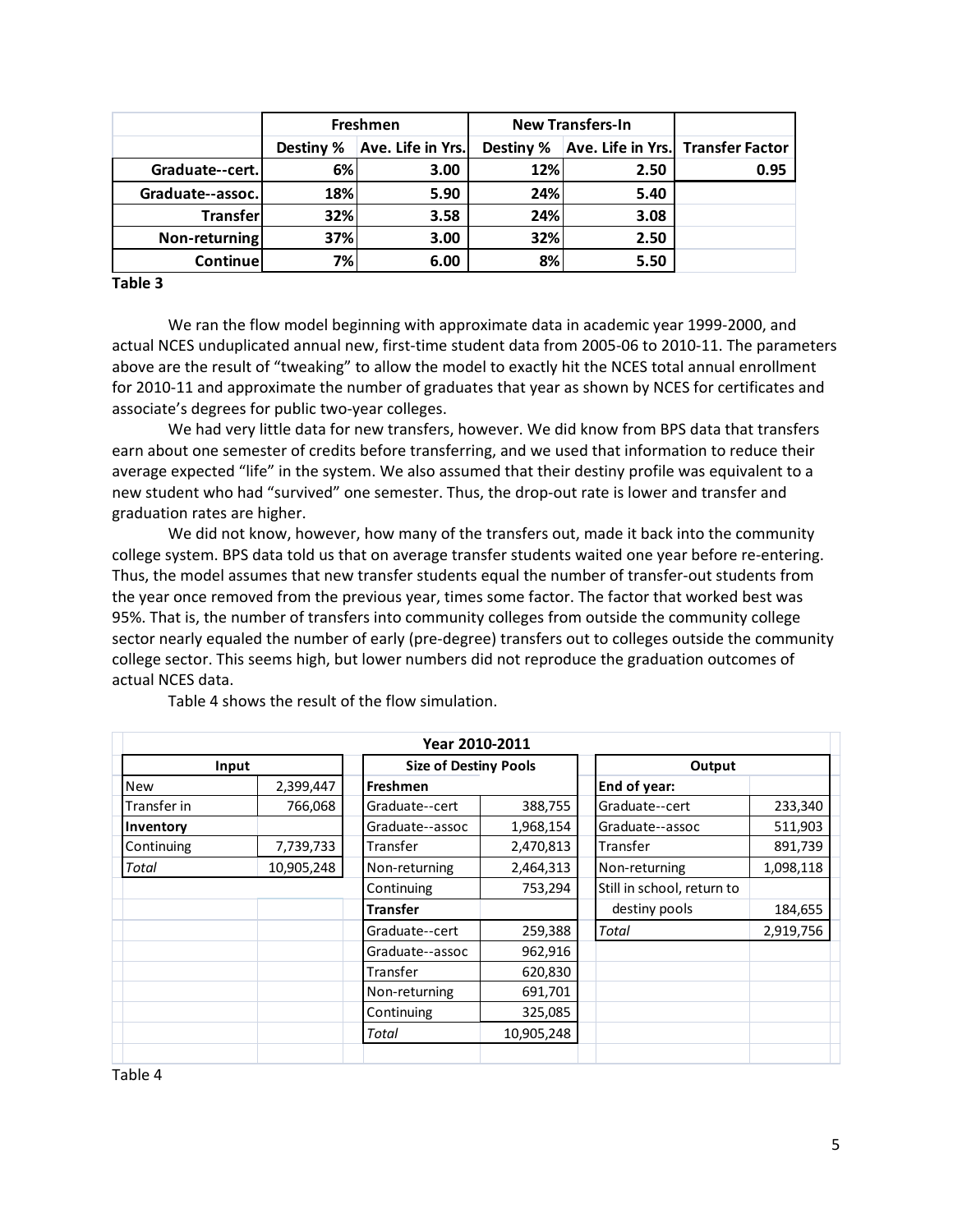The goal of the model was to attempt to establish an appropriate set of annual output numbers for the public two‐year college sector. While the model was off by less than 20,000 for associate's graduates for that year, the number of certificates was about 127,000 too low. We believe that the model is correct in terms of certificates as "output" and that many of the certificates reported in NCES data are not "output" in the sense of the model. They are certificates received "en passant," and the students continue in college. Many of them go on to receive an associate's degree later. The model is thus internally consistent as an input/output flow model.

In 2010‐2011 total unrestricted current expenses less research and community service dollars comes to over \$44 billion dollars for public two‐year colleges. In that year these colleges generated nearly 120 million credits of instruction. The resulting cost per credit of instruction is \$371. While there are some anomalies in the intervening years as accounting standards shifted, the same calculation yields \$369 per credit of instruction generated in 2004‐05. We used the 2010‐2011 amount as our estimate because we did not know in what year the credits for each of our outputs were generated.

### **Findings**

As can be seen on the left side of Figures 1 and 2, during the four sessions in fiscal 2010‐11, LaGuardia Community College produced 1,954 associate's degree graduates at an average cost over the academic career of these students of \$35,519. The national figure is 511,903 associate's degrees, costing \$29,936 each on average.

The College produced 878 early transfer students (students whose last semester occurred during 2010‐11, who did not graduate from LaGuardia in 2010‐11, but who were subsequently recorded in the National Clearinghouse as attending another college) and who cost \$20,783. Nationally, over 890,000 students are estimated to have transferred out at an average invested cost of \$19,957.

Of the students who attended at least one of the sessions in fiscal 2010‐11, 6,210 never returned after spring 2011 and cost \$19,107. Nationally, we estimated over one million drop outs had cost colleges \$13,391 each.

The major differences between LaGuardia and national figures occur with the proportion and invested cost in continuing students. Both the individual invested costs and numbers of students continuing are much lower for LaGuardia. LaGuardia students appear to reach their "destiny" more quickly than that indicated in the BPS data for all students.



Figure 1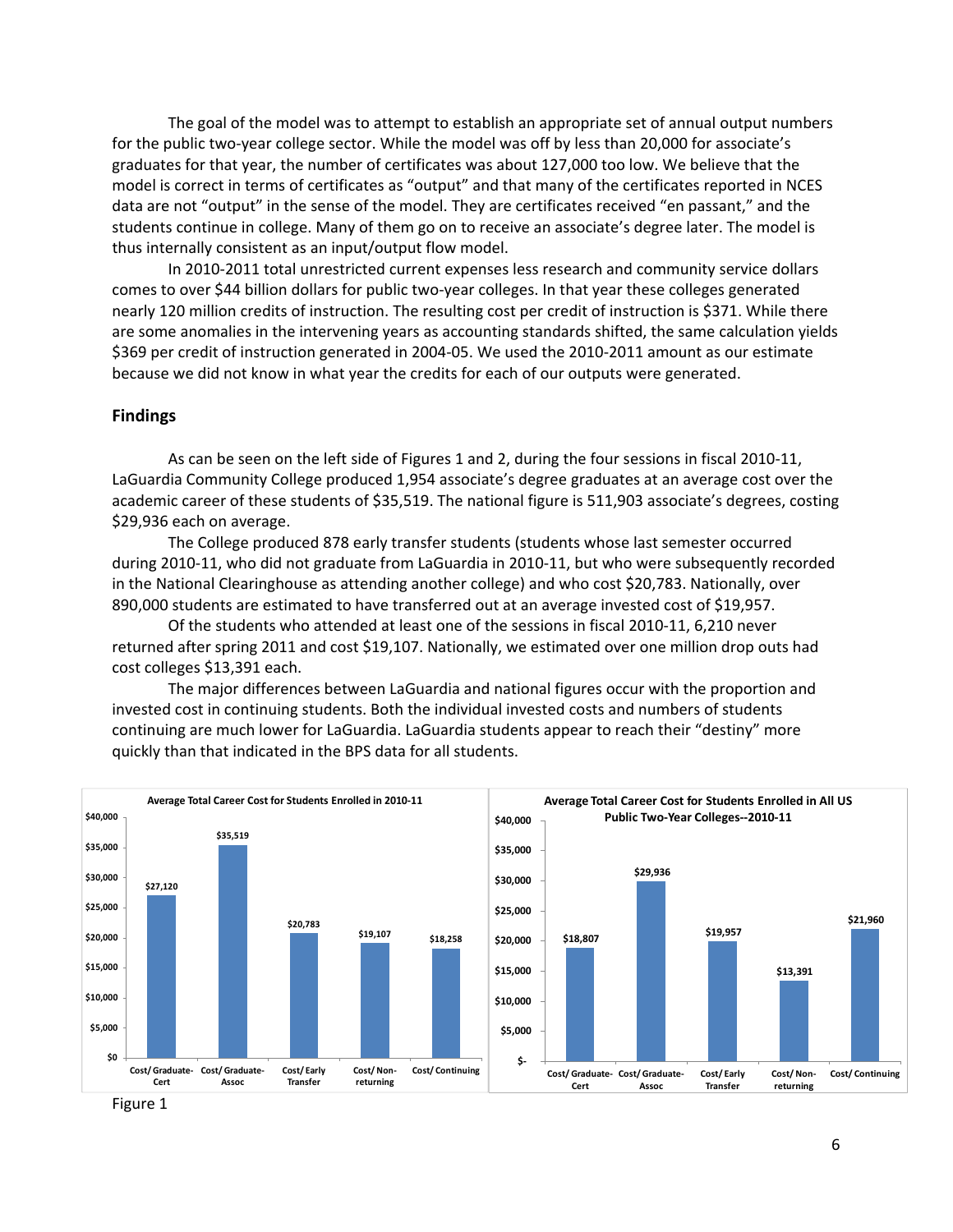

 The average career cost differs among certificate recipients, associate's degree graduates, early transfers and non‐returning students because the total number of credits attempted on average by each of these groups varies widely. The more credits a student attempts during his or her career, the higher the cost of "production." At LaGuardia, graduates attempt about twice the number of equated credits attempted by non‐returning students as shown in Figure 3. "Equated credits" include equivalent hours enrolled for zero "real" credit developmental courses and freshmen seminars. Credits transferred from other institutions are not included. According to BPS data, however, students take slightly more credits to reach a degree nationally than at LaGuardia, and those enrolled are further along than students at LaGuardia, according to our model using BPS and IPEDS data.



 The average cost of a graduate times the number of graduates gives us the total cost required to produce the graduates from 2010‐11 over their academic careers at the college. As seen on the left of Figure 4, producing the 1,954 LaGuardia associate's graduates required an investment of over \$69 million. We had invested over \$18 million in students who left in 2010‐11 to attend other colleges, and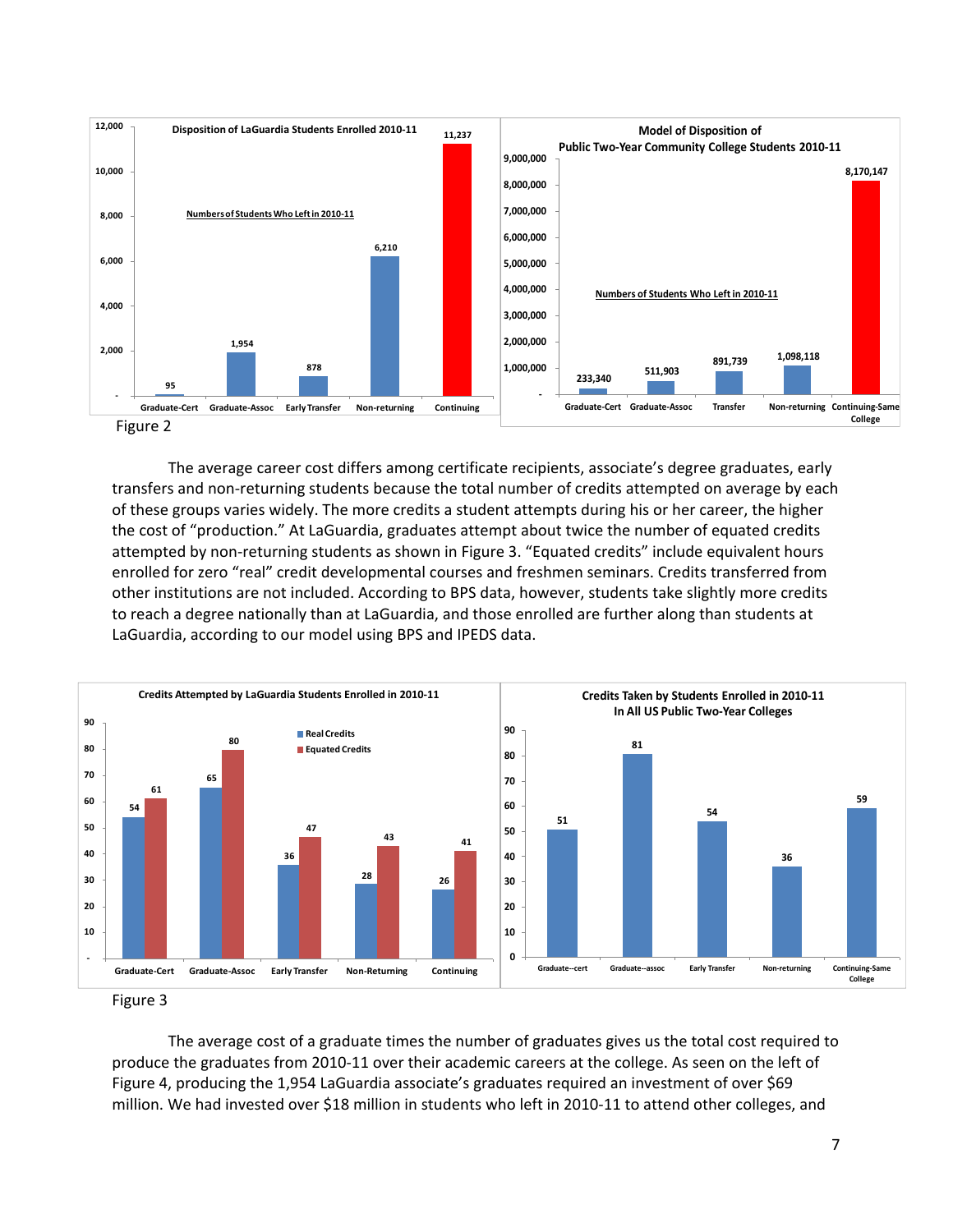over \$118 million in students who never returned to higher education. We also "carried forward" over \$205 million invested in students who returned to the college after 2010‐11.

Nationally, graduates left with over \$19 billion invested, while transfers moved nearly \$18 billion within the sector. Non‐returning students left with accumulated costs of nearly \$15 billion, while continuing students represented an amazing \$179 billion of investment.



Figure 4

## **Discussion of Results**

 The implications of this research for LaGuardia are not clear. The College has always tried to reduce the numbers of students who leave before graduation. We now see, however, that most non‐ returning students do not draw down large amounts of resources individually. The cost to the college when the College takes a risk and admits a student who fails to complete is only \$19,107. Nevertheless, we can see from the calculations in this paper that any program that reduced student attrition and transformed non‐returners into graduates would put enrollment and financial pressure on the college. For a discussion of the national implications of such a transformation, see, for example, August, B. A., Cota, A., Jayaram, K., & Laboissiere, M. C. A. (2010).

 Nevertheless, the result showing that the College spent over \$118 million on students who failed to either gain a degree or transfer to another college is troubling.

We also found it troubling that non-returning students had, on average, attempted so many credits, 43 including the equivalent credits for developmental courses. Further analysis showed that many of our students leave with substantial numbers of credits, causing the College to put greater emphasis on retention programs aimed at the needs of more advanced students.

 The high cost of producing a graduate should not raise concerns, although the large number of attempted credits, compared with the normal 60‐credit associate's degree is of concern.

 The final question that the analysis raises is how to measure the benefit to non‐completers of their experience. We now can measure the cost. Have we measured the benefit sufficiently?

### **References**

  August, B. A., Cota, A., Jayaram, K., & Laboissiere, M. C. A. (2010). *Winning by degrees: the strategies of highly productive higher‐education institutions* (McKinsey & Company Education Report). New York NY: McKinsey & Company.